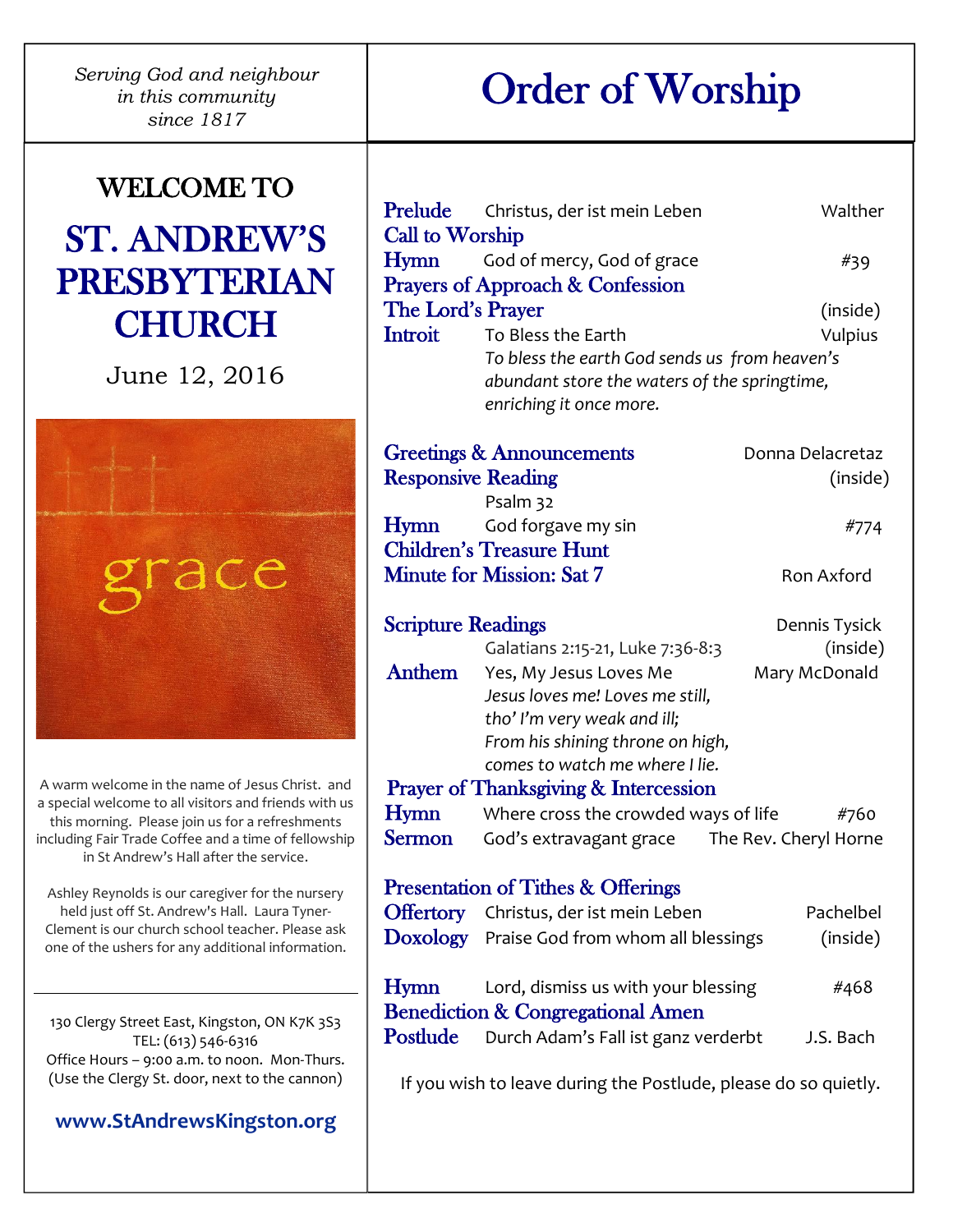## *The Lord's Prayer*

Our Father who art in heaven, hallowed be thy name. Thy kingdom come, thy will be done, on earth, as it is in heaven. Give us this day our daily bread, and forgive us our debts, as we forgive our debtors. And lead us not into temptation, but deliver us from evil. For thine is the kingdom, the power, and the glory, forever. Amen

## **Psalm 32**

Happy are those whose transgression is forgiven, whose sin is covered.

**Happy are those to whom the Lord imputes no iniquity, and in whose spirit there is no deceit.**

While I kept silence, my body wasted away through my groaning all day long.

**For day and night your hand was heavy upon me; my strength was dried up as by the heat of summer.**

Then I acknowledged my sin to you, and I did not hide my iniquity;

**I said, 'I will confess my transgressions to the Lord', and you forgave the guilt of my sin.**

Therefore let all who are faithful offer prayer to you;

at a time of distress, the rush of mighty waters shall not reach them.

**You are a hiding-place for me; you preserve me from trouble; you surround me with glad cries of deliverance.**

- I will instruct you and teach you the way you should go; I will counsel you with my eye upon you.
- Do not be like a horse or a mule, without understanding, whose temper must be curbed with bit and bridle, else it will not stay near you.

**Many are the torments of the wicked, but steadfast love surrounds those who trust in the Lord.**

**Be glad in the Lord and rejoice, O righteous, and shout for joy, all you upright in heart.**

#### **Galatians 2:15-21**

We ourselves are Jews by birth and not Gentile sinners; yet we know that a person is justified not by the works of the law but through faith in Jesus Christ. And we have come to believe in Christ Jesus, so that we might be justified by faith in Christ, and not by doing the works of the law, because no one will be justified by the works of the law. But if, in our

effort to be justified in Christ, we ourselves have been found to be sinners, is Christ then a servant of sin? Certainly not! But if I build up again the very things that I once tore down, then I demonstrate that I am a transgressor. For through the law I died to the law, so that I might live to God. I have been crucified with Christ; and it is no longer I who live, but it is Christ who lives in me. And the life I now live in the flesh I live by faith in the Son of God, who loved me and gave himself for me. I do not nullify the grace of God; for if justification comes through the law, then Christ died for nothing.

#### **Luke 7:36 - 8:3**

One of the Pharisees asked Jesus to eat with him, and he went into the Pharisee's house and took his place at the table. And a woman in the city, who was a sinner, having learned that he was eating in the Pharisee's house, brought an alabaster jar of ointment. She stood behind him at his feet, weeping, and began to bathe his feet with her tears and to dry them with her hair. Then she continued kissing his feet and anointing them with the ointment. Now when the Pharisee who had invited him saw it, he said to himself, 'If this man were a prophet, he would have known who and what kind of woman this is who is touching him—that she is a sinner.' Jesus spoke up and said to him, 'Simon, I have something to say to you.' 'Teacher,' he replied, 'speak.' 'A certain creditor had two debtors; one owed five hundred denarii, and the other fifty. When they could not pay, he cancelled the debts for both of them. Now which of them will love him more?' Simon answered, 'I suppose the one for whom he cancelled the greater debt.' And Jesus said to him, 'You have judged rightly.' Then turning towards the woman, he said to Simon, 'Do you see this woman? I entered your house; you gave me no water for my feet, but she has bathed my feet with her tears and dried them with her hair. You gave me no kiss, but from the time I came in she has not stopped kissing my feet. You did not anoint my head with oil, but she has anointed my feet with ointment. Therefore, I tell you, her sins, which were many, have been forgiven; hence she has shown great love. But the one to whom little is forgiven, loves little.' Then he said to her, 'Your sins are forgiven.' But those who were at the table with him began to say among themselves, 'Who is this who even forgives sins?' And he said to the woman, 'Your faith has saved you; go in peace.'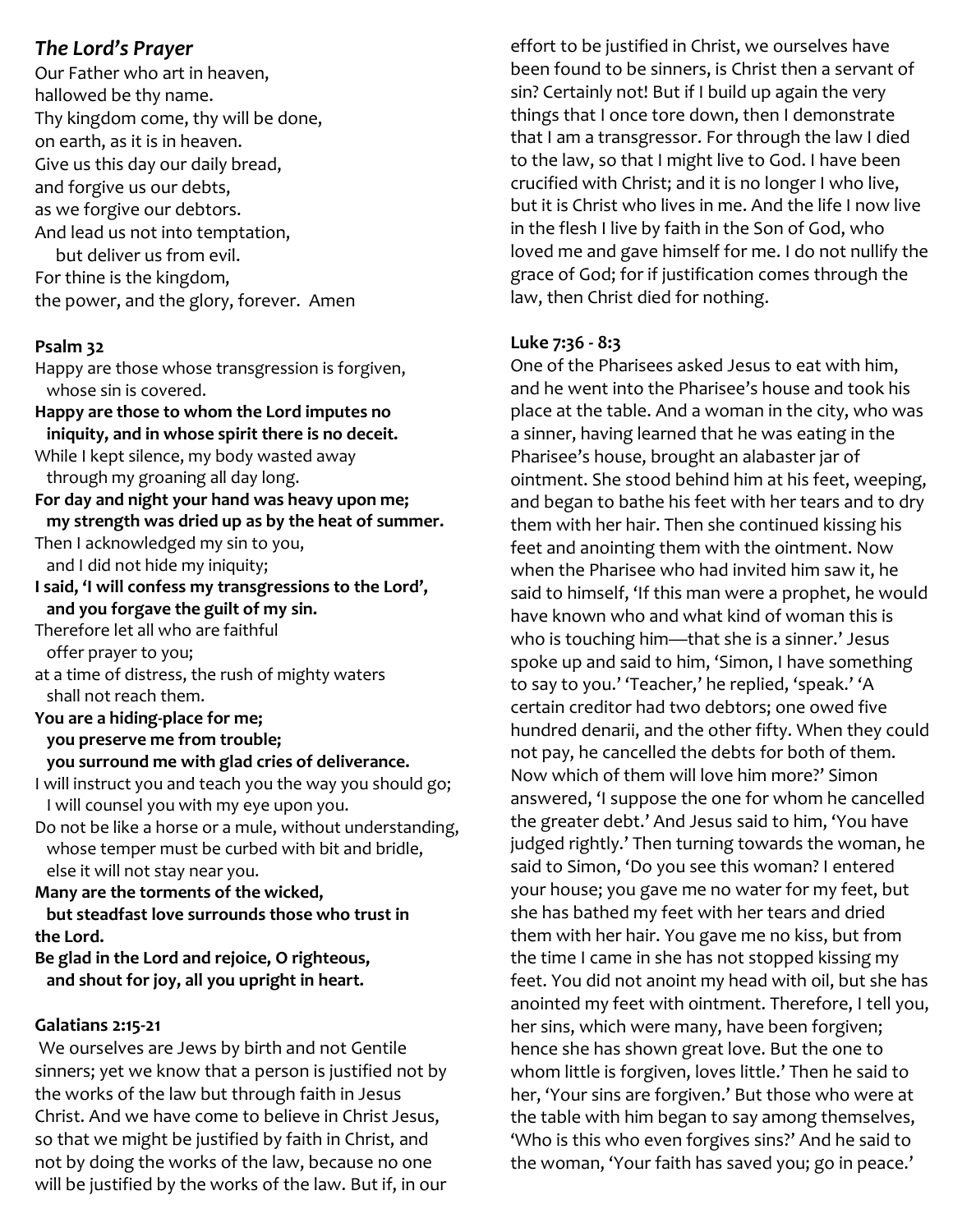Soon afterwards he went on through cities and villages, proclaiming and bringing the good news of the kingdom of God. The twelve were with him, as well as some women who had been cured of evil spirits and infirmities: Mary, called Magdalene, from whom seven demons had gone out, and Joanna, the wife of Herod's steward Chuza, and Susanna, and many others, who provided for them out of their resources.

## *Doxology*

Praise God, from whom all blessings flow; Praise God, all creatures here below; Praise God above, ye heavenly host; Praise Father, Son, and Holy Ghost. Amen.

## *Notes from the Director of Music*

Anna and Susan Warner were sisters trying to support the family as writers in the mid 1800's. Born in the state of New York, they frequently collaborated in writing novels. Susan (1819-1885) wrote the words to "Jesus bids us shine" and in 1860, she wrote a novel *Say and Seal* to which her sister Anna Bartlett Warner(1827-1915) contributed a poem called "Jesus Loves Me". In the story, the poem is recited to a dying child. Death was very common for children in those days and much of the artistic expression at the time dealt with this kind of sentiment. The writing of the Warner sisters was popular at the time, but the pious religiosity, emotion and sentiment that pervades their writing has caused it to be largely forgotten. Even "Jesus Loves Me" has been omitted from many contemporary hymnals. Thanks to Canadian David Rutherford McGuire (1929-1954) who wrote two new verses to replace the original verses two and three, the hymn continues in some hymn books (see hymn #373). The memorable tune with its refrain "Yes, Jesus loves me" was composed by William Batchelder Bradbury in 1861, the year following the publication of the words. It is probable that the verse "Jesus loves me – He who died…" which was in the old version, was written by Bradbury. Our **Anthem** uses the original words of Anna Warner with a new tune by American composer Mary McDonald. Composed in 2009, the anthem makes reference to the old tune and is a most interesting mature arrangement of a well-known children's hymn.

The 17<sup>th</sup> century equivalent to "Jesus Loves Me" might be "Christus, der ist mein Leben" (Christ is my life) composed by Melchior Vulpius (c.1570- 1615). Again the text talks about Christ's love and looking forward to seeing him in heaven after death. The hymn inspired several important composers to do their own arrangements, including Johann Pachelbel (1653-1706) and Johann Gottfried Walther (1684-1748). Their chorale preludes are heard for the **Prelude** and **Offertory**. The chorale prelude by Pachelbel is really two well-crafted variations on the melody and is preceded by an unusual triple-meter treatment by J.S. Bach. The **Introit** is two verses from a 1909 metrical version of Psalm 65 using the original tune by Vulpius and another version by J.S. Bach (see hymn #806).

In the **Postlude**, we hear a most interesting treatment of a hymn tune. The great master of the chorale prelude, Johann Sebastian Bach (1685-1750), composed an imaginative treatment of the chorale "Durch Adam's Fall" (Through Adam's fall is everything corrupted). The "fall" of Adam is depicted by a continually falling figure in the pedal part.

## *Ushers*

| This morning – Helen Ledford, Marilyn Trudeau,        |
|-------------------------------------------------------|
| Ralph Kendall, Ada Mallory                            |
| Next Sunday - Andy Mills, Alec Mills, Holly Turnbull, |
| Wendy Worling                                         |

## *Today…*

This morning we welcome the Rev. Cheryl Horne to lead us in worship this morning. Cheryl is a graduate of Knox College (1999) and has served congregations in Ontario, Alberta and British Columbia.

## *This Week …*

#### **Morning Bible Study**

Thursday June 16, 10 a.m.

The apostle Paul concludes his intimate letter to the Christians of Philippi with the assurance 'And my God will fully satisfy every need of yours according to his riches in glory in Christ Jesus' (Philippians 4:19). Join us in St. Andrew's Hall as we explore this blessing.

## **Doors Open Kingston**

Saturday June  $18$ , 10 a.m.  $-4$  p.m.

Last year we welcomed hundreds into the beauty and heritage of our sanctuary. We are in need of three teams of two hours each - would you be able to assist? Sign up on the bulletin board or leave a message with the Church Office.